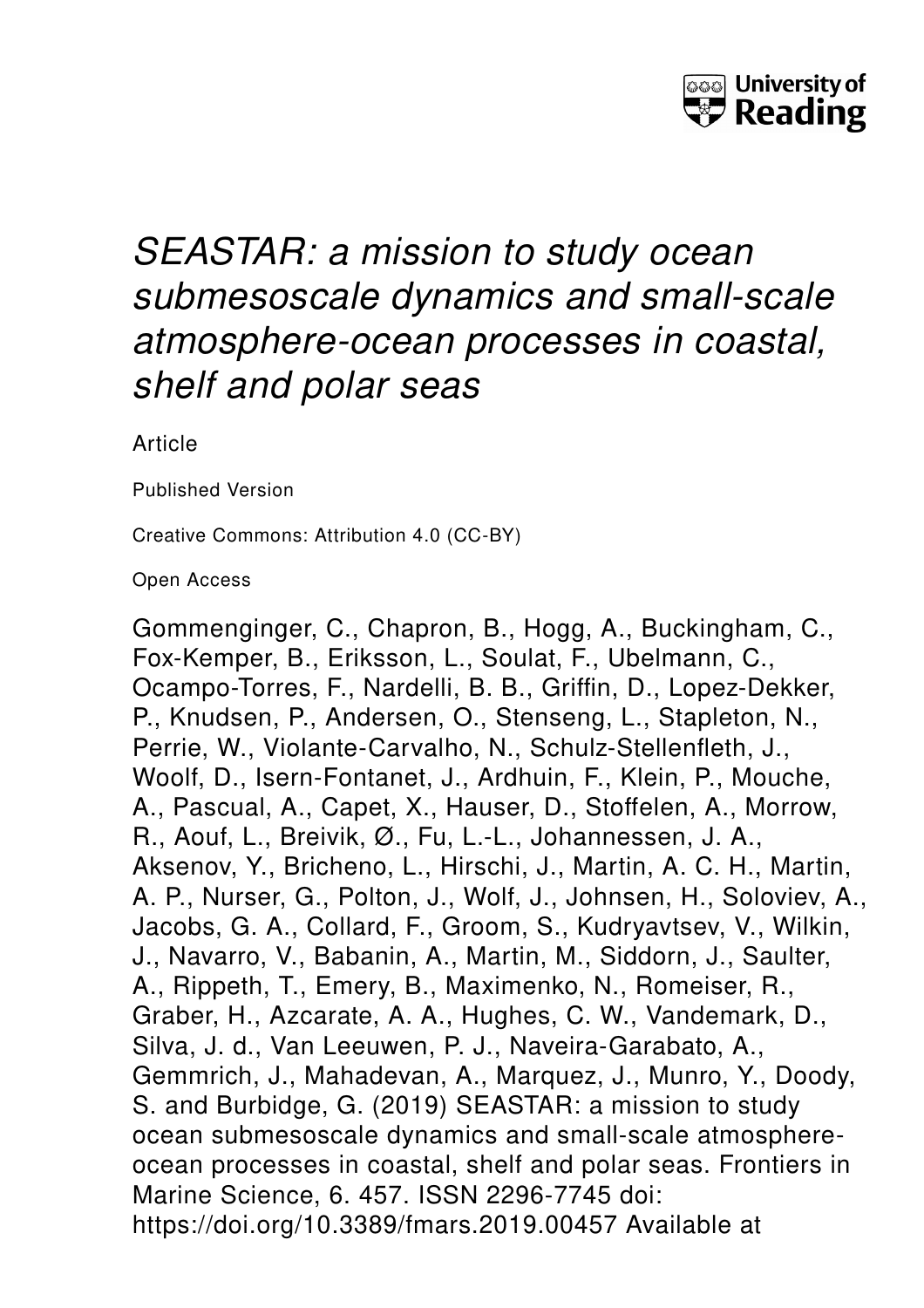

## https://centaur.reading.ac.uk/85566/

It is advisable to refer to the publisher's version if you intend to cite from the work. See [Guidance on citing.](http://centaur.reading.ac.uk/71187/10/CentAUR%20citing%20guide.pdf)

To link to this article DOI: http://dx.doi.org/10.3389/fmars.2019.00457

All outputs in CentAUR are protected by Intellectual Property Rights law, including copyright law. Copyright and IPR is retained by the creators or other copyright holders. Terms and conditions for use of this material are defined in the [End User Agreement.](http://centaur.reading.ac.uk/licence)

## [www.reading.ac.uk/centaur](http://www.reading.ac.uk/centaur)

## **CentAUR**

Central Archive at the University of Reading

Reading's research outputs online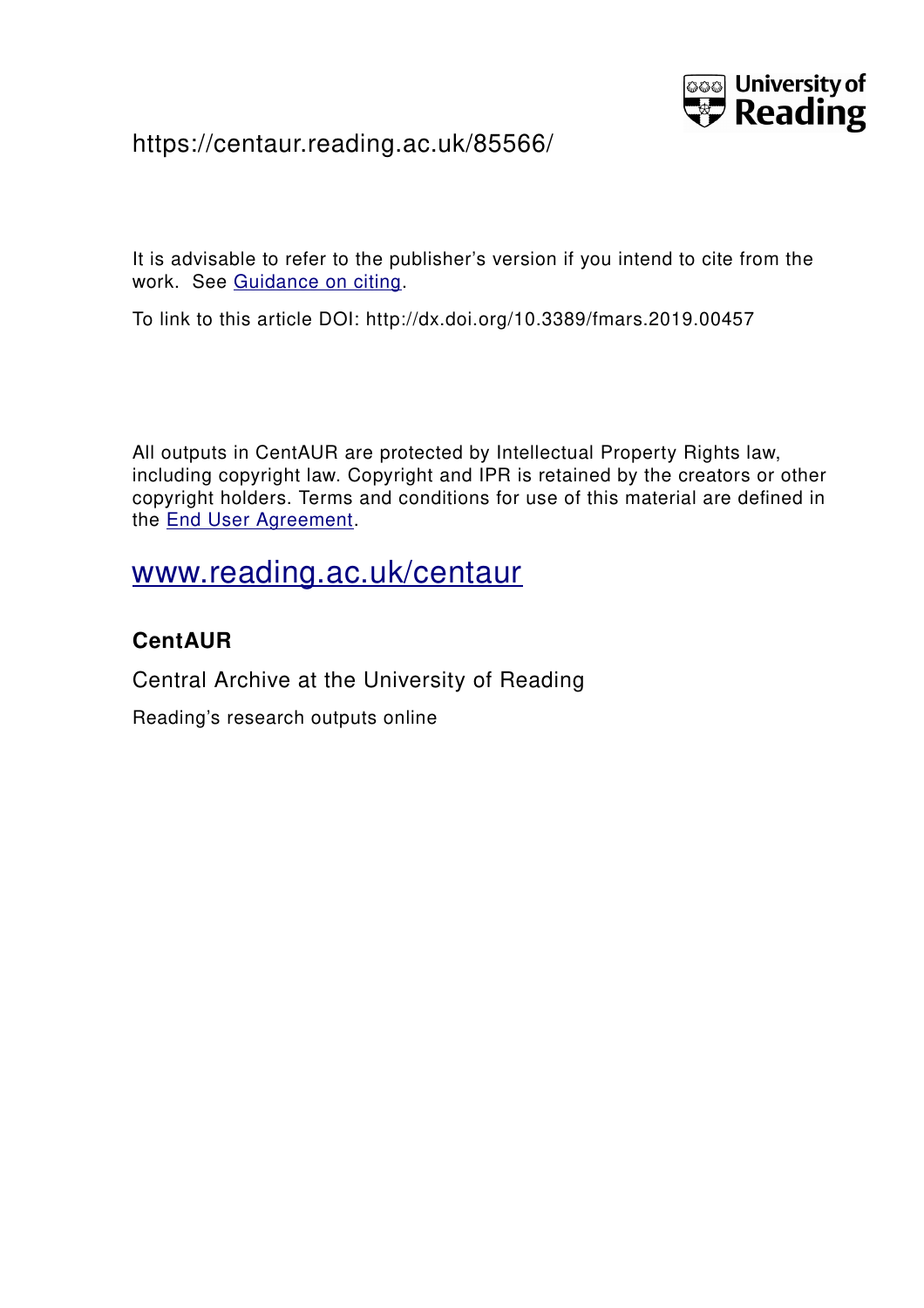



# [SEASTAR: A Mission to Study Ocean](https://www.frontiersin.org/articles/10.3389/fmars.2019.00457/full) Submesoscale Dynamics and Small-Scale Atmosphere-Ocean Processes in Coastal, Shelf and Polar Seas

[Christine Gommenginger](http://loop.frontiersin.org/people/644007/overview)1\*, [Bertrand Chapron](http://loop.frontiersin.org/people/654875/overview)<sup>2</sup>, Andy Hogg<sup>3</sup>, [Christian Buckingham](http://loop.frontiersin.org/people/769443/overview)<sup>4</sup>, [Baylor Fox-Kemper](http://loop.frontiersin.org/people/594815/overview)5, [Leif Eriksson](http://loop.frontiersin.org/people/780247/overview)6, Francois Soulat7, Clément Ubelmann7, [Francisco Ocampo-Torres](http://loop.frontiersin.org/people/769668/overview)<sup>8</sup>, [Bruno Buongiorno Nardelli](http://loop.frontiersin.org/people/233005/overview)<sup>9</sup>, David Griffin<sup>10</sup>, [Paco Lopez-Dekker](http://loop.frontiersin.org/people/715289/overview)11, [Per Knudsen](http://loop.frontiersin.org/people/242970/overview)12, [Ole Andersen](http://loop.frontiersin.org/people/297877/overview)12, [Lars Stenseng](http://loop.frontiersin.org/people/781440/overview)13, Neil Stapleton14, [William Perrie](http://loop.frontiersin.org/people/312323/overview)<sup>15</sup>, [Nelson Violante-Carvalho](http://loop.frontiersin.org/people/743322/overview)<sup>16</sup>, [Johannes Schulz-Stellenfleth](http://loop.frontiersin.org/people/405596/overview)<sup>17</sup>, David Woolf18, Jordi Isern-Fontanet19, [Fabrice Ardhuin](http://loop.frontiersin.org/people/561456/overview)<sup>2</sup>, [Patrice Klein](http://loop.frontiersin.org/people/653378/overview)<sup>2</sup>, Alexis Mouche<sup>2</sup>, [Ananda Pascual](http://loop.frontiersin.org/people/140309/overview)<sup>20</sup>, Xavier Capet<sup>21</sup>, [Daniele Hauser](http://loop.frontiersin.org/people/769317/overview)<sup>22</sup>, [Ad Stoffelen](http://loop.frontiersin.org/people/643951/overview)<sup>23</sup>, [Rosemary Morrow](http://loop.frontiersin.org/people/635455/overview)<sup>24</sup>, [Lotfi Aouf](http://loop.frontiersin.org/people/643924/overview)<sup>25</sup>, Øyvind Breivik<sup>26,27</sup>, [Lee-Lueng Fu](http://loop.frontiersin.org/people/288494/overview)<sup>28</sup>, [Johnny A. Johannessen](http://loop.frontiersin.org/people/655371/overview)<sup>29</sup>, [Yevgeny Aksenov](http://loop.frontiersin.org/people/770100/overview)<sup>1</sup>, Lucy Bricheno<sup>30</sup>, [Joel Hirschi](http://loop.frontiersin.org/people/768975/overview)<sup>1</sup>, [Adrien C. H. Martin](http://loop.frontiersin.org/people/709773/overview)1, [Adrian P. Martin](http://loop.frontiersin.org/people/130381/overview)1, George Nurser1, [Jeff Polton](http://loop.frontiersin.org/people/648747/overview)30, [Judith Wolf](http://loop.frontiersin.org/people/779576/overview)30, [Harald Johnsen](http://loop.frontiersin.org/people/709630/overview)<sup>31</sup>, Alexander Soloviev<sup>32</sup>, Gregg A. Jacobs<sup>33</sup>, Fabrice Collard<sup>34</sup>, [Steve Groom](http://loop.frontiersin.org/people/652534/overview)<sup>35</sup>, Vladimir Kudryavtsev<sup>36</sup>, [John Wilkin](http://loop.frontiersin.org/people/617479/overview)<sup>37</sup>, Victor Navarro<sup>38</sup>, [Alex Babanin](http://loop.frontiersin.org/people/641399/overview)<sup>39</sup>, [Matthew Martin](http://loop.frontiersin.org/people/606679/overview)<sup>40</sup>, [John Siddorn](http://loop.frontiersin.org/people/623591/overview)<sup>40</sup>, [Andrew Saulter](http://loop.frontiersin.org/people/644120/overview)<sup>40</sup>, Tom Rippeth<sup>41</sup>, Bill Emery<sup>42</sup>, [Nikolai Maximenko](http://loop.frontiersin.org/people/414403/overview)<sup>43</sup>, Roland Romeiser<sup>44</sup>, Hans Graber<sup>44</sup>, [Aida Alvera Azcarate](http://loop.frontiersin.org/people/634408/overview)<sup>45</sup>, [Chris W. Hughes](http://loop.frontiersin.org/people/773068/overview) $^{30,46}$ , [Doug Vandemark](http://loop.frontiersin.org/people/630639/overview) $^{47}$ , [Jose da Silva](http://loop.frontiersin.org/people/779530/overview) $^{48}$ , [Peter Jan Van Leeuwen](http://loop.frontiersin.org/people/589138/overview) $^{49,50}$ , Alberto Naveira-Garabato<sup>51</sup>, Johannes Gemmrich<sup>52</sup>, [Amala Mahadevan](http://loop.frontiersin.org/people/414076/overview)<sup>53</sup>, Jose Marquez54, [Yvonne Munro](http://loop.frontiersin.org/people/779754/overview)54, Sam Doody54 and [Geoff Burbidge](http://loop.frontiersin.org/people/781544/overview)54

#### **OPEN ACCESS**

#### Edited by:

Eric Delory, Oceanic Platform of the Canary Islands, Spain

#### Reviewed by:

Werner R. Alpers, Universität Hamburg, Germany Samantha Jane Lavender, Pixalytics Ltd., United Kingdom

> \*Correspondence: Christine Gommenginger cg1@noc.ac.uk

#### Specialty section:

This article was submitted to Ocean Observation, a section of the journal Frontiers in Marine Science

Received: 06 December 2018 Accepted: 09 July 2019 Published: 13 August 2019

<sup>1</sup> National Oceanography Centre, Southampton, United Kingdom, <sup>2</sup> Institut Français de Recherche pour l'Exploitation de la Mer, Brest, France, <sup>3</sup> Research School of Earth Sciences, Australian National University, Canberra, ACT, Australia, <sup>4</sup> Institut Universitaire Européen de la Mer, Brest, France, <sup>5</sup> Department of Earth, Environmental, and Planetary Sciences, Brown University, Providence, RI, United States, <sup>6</sup> Department of Space Earth and Environment, Chalmers University of Technology, Gothenburg, Sweden, <sup>7</sup> Collecte Localisation Satellites, Toulouse, France, <sup>8</sup> Centro de Investigación Científica y de Educación Superior de Ensenada, Ensenada, Mexico, <sup>9</sup> Consiglio Nazionale delle Ricerche, Bologna, Italy, <sup>10</sup> Commonwealth Scientific and Industrial Research Organisation, Canberra, ACT, Australia, <sup>11</sup> Department of Geoscience and Remote Sensing, Delft University of Technology, Delft, Netherlands, <sup>12</sup> Department of Geodesy, DTU Space, Technical University of Denmark, Kongens Lyngby, Denmark, <sup>13</sup> Department of Planning, Aalborg University, Aalborg, Denmark, <sup>14</sup> Defence Science and Technology Laboratory, Salisbury, United Kingdom, <sup>15</sup> Bedford Institute of Oceanography, Fisheries and Oceans Canada, Dartmouth, NS, Canada, <sup>16</sup> Program of Ocean Engineering, Federal University of Rio de Janeiro, Rio de Janeiro, Brazil, <sup>17</sup> Institute of Coastal Research, Helmholtz-Zentrum Geesthacht – Centre for Materials and Coastal Research, Geesthacht, Germany, <sup>18</sup> School of Energy, Geoscience, Infrastructure and Society, Heriot-Watt University, Edinburgh, United Kingdom, <sup>19</sup> Institut de Ciencies del Mar, Barcelona, Spain, <sup>20</sup> Institut Mediterrani d'Estudis Avançats, Esporles, Spain, <sup>21</sup> Institut Pierre Simon Laplace, Laboratoire d'Océanographie et du Climat Expérimentations et Approches Numériques, Paris, France, <sup>22</sup> Laboratoire Atmosphères, Milieux, Observations Spatiales, Guyancourt, France, <sup>23</sup> Koninklijk Nederlands Meteorologisch Instituut, De Bilt, Netherlands, <sup>24</sup> Laboratoire d'Etudes en Géophysique et Océanographie Spatiales, Toulouse, France, <sup>25</sup> Météo-France, Toulouse, France, <sup>26</sup> Norwegian Meteorological Institute, Oslo, Norway, <sup>27</sup> Geophysical Institute, University of Bergen, Bergen, Norway, <sup>28</sup> NASA Jet Propulsion Laboratory, La Cañada Flintridge, CA, United States, <sup>29</sup> Nansen Environmental and Remote Sensing Center, Bergen, Norway, <sup>30</sup> National Oceanography Centre, University of Liverpool, Liverpool, United Kingdom, <sup>31</sup> Northern Research Institute, Tromsø, Norway, <sup>32</sup> Halmos College of Natural Sciences and Oceanography, Nova Southeastern University, Fort Lauderdale, FL, United States, <sup>33</sup> United States Naval Research Laboratory, Washington, DC, United States, <sup>34</sup> OceanDataLab, Brest, France, <sup>35</sup> Plymouth Marine Laboratory,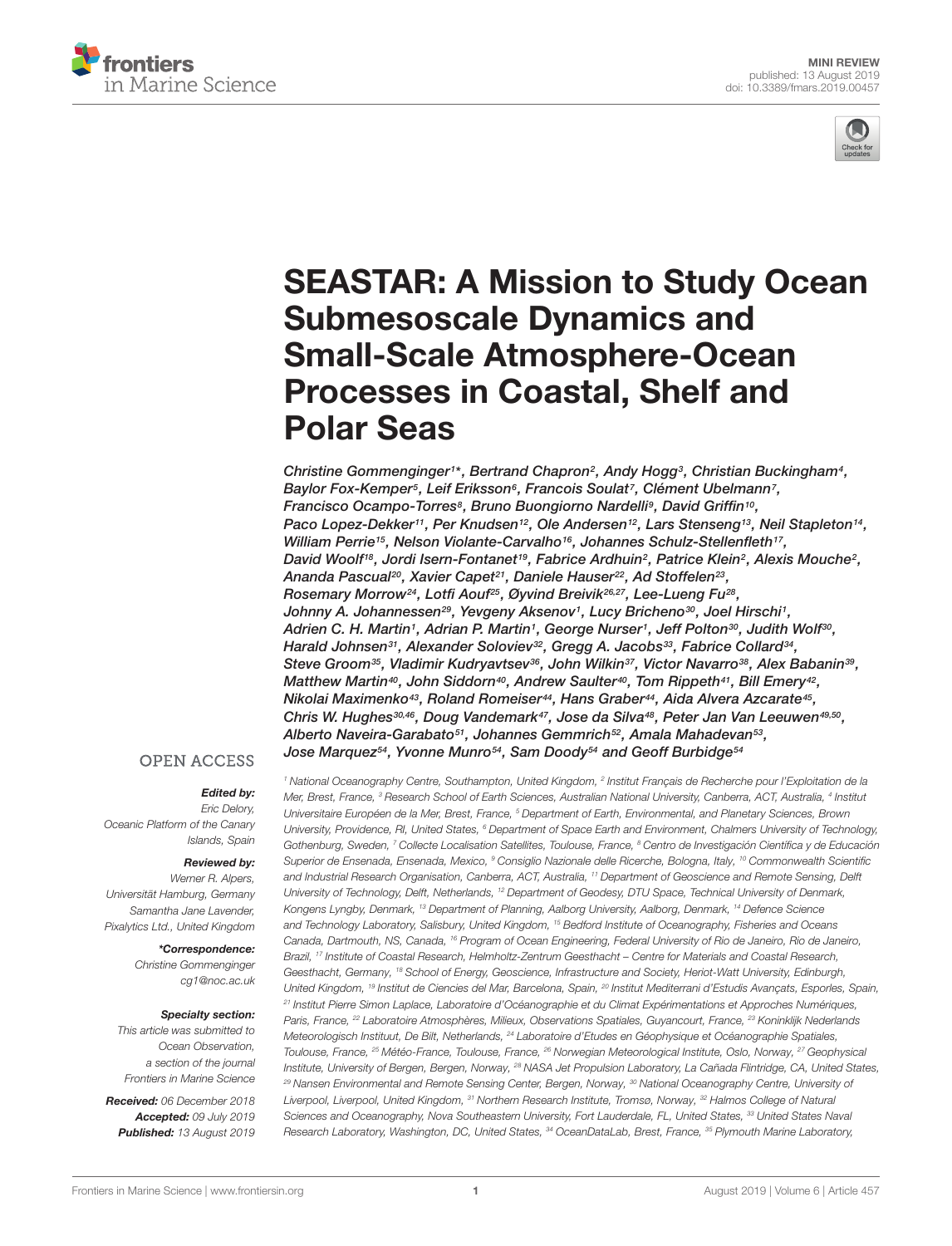Plymouth, United Kingdom, <sup>36</sup> Satellite Oceanography Laboratory, Russian State Hydrometeorological University, Saint Petersburg, Russia, <sup>37</sup> Department of Marine and Coastal Sciences, Rutgers University, New Brunswick, NJ, United States, <sup>38</sup> Starlab, Barcelona, Spain, <sup>39</sup> Department of Infrastructure Engineering, The University of Melbourne, Parkville, VIC, Australia, <sup>40</sup> Met Office, Exeter, United Kingdom, <sup>41</sup> School of Ocean Sciences, Bangor University, Bangor, United Kingdom, 42 Colorado Center for Astrodynamics Research, University of Colorado Boulder, Boulder, CO, United States, <sup>43</sup> School of Ocean and Earth Science an Technology, International Pacific Research Center, University of Hawai'i at Mānoa, Honolulu, HI, United States, <sup>44</sup> Department of Ocean Sciences, Rosenstiel School of Marine and Atmospheric Science, University of Miami, Coral Gables, FL, United States, <sup>45</sup> GeoHydrodynamics and Environment Research, University of Liège, Liège, Belgium, <sup>46</sup> Department of Earth, Ocean and Ecological Sciences, University of Liverpool, Liverpool, United Kingdom, <sup>47</sup> College of Engineering and Physical Sciences, University of New Hampshire, Durham, NH, United States, <sup>48</sup> Departamento de Geociências, Ambiente e Ordenamento do Território, University of Porto, Porto, Portugal, <sup>49</sup> Department of Meteorology, University of Reading, Reading, United Kingdom, <sup>50</sup> Department of Meteorology, Colorado State University, Fort Collins, CO, United States, <sup>51</sup> Ocean and Earth Science, University of Southampton, Southampton, United Kingdom, <sup>52</sup> Department of Physics and Astronomy, School of Earth and Ocean Science, University of Victoria, Victoria, BC, Canada, <sup>53</sup> Woods Hole Oceanographic Institution, Woods Hole, MA, United States, <sup>54</sup> Airbus Defence and Space Ltd., Portsmouth, United Kingdom

High-resolution satellite images of ocean color and sea surface temperature reveal an abundance of ocean fronts, vortices and filaments at scales below 10 km but measurements of ocean surface dynamics at these scales are rare. There is increasing recognition of the role played by small scale ocean processes in ocean-atmosphere coupling, upper-ocean mixing and ocean vertical transports, with advanced numerical models and in situ observations highlighting fundamental changes in dynamics when scales reach 1 km. Numerous scientific publications highlight the global impact of small oceanic scales on marine ecosystems, operational forecasts and long-term climate projections through strong ageostrophic circulations, large vertical ocean velocities and mixed layer re-stratification. Small-scale processes particularly dominate in coastal, shelf and polar seas where they mediate important exchanges between land, ocean, atmosphere and the cryosphere, e.g., freshwater, pollutants. As numerical models continue to evolve toward finer spatial resolution and increasingly complex coupled atmosphere-wave-ice-ocean systems, modern observing capability lags behind, unable to deliver the high-resolution synoptic measurements of total currents, wind vectors and waves needed to advance understanding, develop better parameterizations and improve model validations, forecasts and projections. SEASTAR is a satellite mission concept that proposes to directly address this critical observational gap with synoptic two-dimensional imaging of total ocean surface current vectors and wind vectors at 1 km resolution and coincident directional wave spectra. Based on major recent advances in squinted along-track Synthetic Aperture Radar interferometry, SEASTAR is an innovative, mature concept with unique demonstrated capabilities, seeking to proceed toward spaceborne implementation within Europe and beyond.

Keywords: satellite, air sea interactions, upper ocean dynamics, submesoscale, coastal, marginal ice zone, radar, along-track interferometry

#### THE NEED FOR SYNOPTIC HIGH-RESOLUTION OCEAN CURRENT, WIND AND WAVE MEASUREMENTS

Processes at the ocean-atmosphere interface are fundamental regulators of the Earth System, impacting a multitude of phenomena on global to local scales. This section highlights prevailing scientific questions that call for new high-resolution observations of ocean currents, winds and waves. Interested readers are referred to [Villas Bôas et al.](#page-8-0) [\(2018\)](#page-8-0) for a

comprehensive review of relevant phenomena and of presentday observational gaps for ocean surface currents, winds and waves.

#### Understanding the Ocean Submesoscale, Upper Ocean Dynamics and Vertical Exchanges

High-resolution satellite images of the ocean reveal that, far from being quiescent and uniform, the ocean is teeming with dynamic structures at different scales. Together with the jets and eddies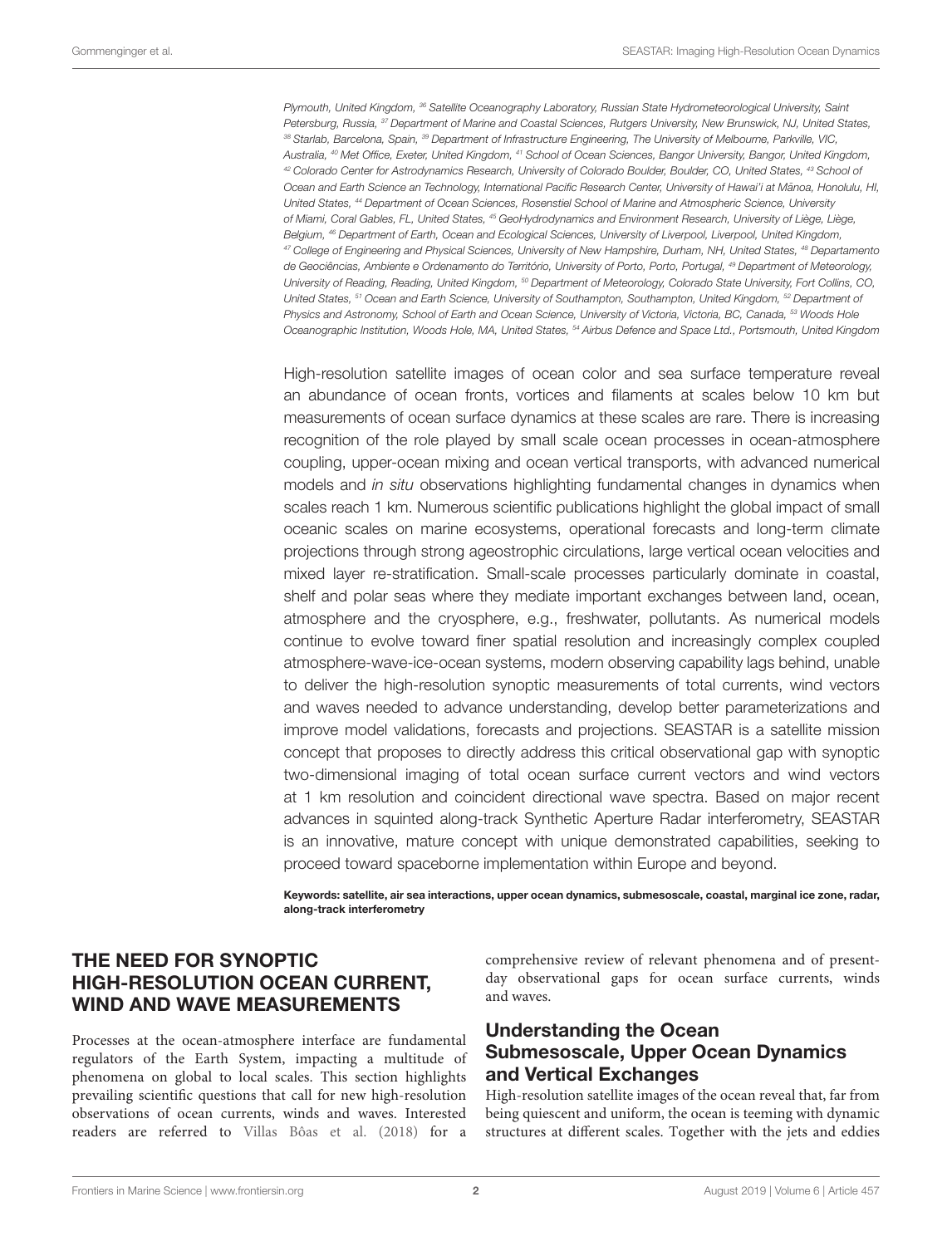of the energetic mesoscale (scales between 10 and 100 km) and internal waves, the ocean displays intense variability at scales between 0.1 and 10 km known as the submesoscale. These small scale features were ignored until relatively recently but a growing body of research now indicates that the interactions of these small features with the larger ocean mesoscale and the atmosphere make these key drivers of upper ocean mixing, horizontal and vertical transport, air-sea exchanges and marine ecosystem response [\(Lapeyre and Klein,](#page-8-1) [2006;](#page-8-1) [Ferrari and Wunsch,](#page-7-0) [2009;](#page-7-0) [D'Asaro et al.,](#page-7-1) [2011;](#page-7-1) [McWilliams,](#page-8-2) [2016;](#page-8-2) [Lévy et al.,](#page-8-3) [2018\)](#page-8-3).

High-resolution numerical model simulations were among the first to reveal the role of the submesoscale for ocean stratification, large-scale circulation and climate [\(Capet et al.,](#page-7-2) [2008;](#page-7-2) [Lévy et al.,](#page-8-4) [2010\)](#page-8-4). Many studies have confirmed the associated high vertical ocean velocities and the subsequent impact on phytoplankton and biological productivity [\(Lapeyre](#page-8-1) [and Klein,](#page-8-1) [2006;](#page-8-1) [McGillicuddy et al.,](#page-8-5) [2007;](#page-8-5) [Mahadevan et al.,](#page-8-6) [2008;](#page-8-6) [Lévy et al.,](#page-8-7) [2012;](#page-8-7) [Woodson and Litvin,](#page-8-8) [2015\)](#page-8-8). At the surface, these processes strongly affect the dispersion of floating materials (e.g., oil, plastics), which accumulate in high concentrations in convergence zones associated with density fronts and cyclonic vortices [\(Maximenko et al.,](#page-8-9) [2017;](#page-8-9) [D'Asaro](#page-7-3) [et al.,](#page-7-3) [2018\)](#page-7-3). Below the surface, large vertical velocities several orders of magnitude greater than average penetrate to several hundred meters depth, enabling rapid exchange of properties (e.g., heat,  $CO<sub>2</sub>$ ) between the turbulent surface boundary layer and the ocean interior [\(Lévy et al.,](#page-8-7) [2012;](#page-8-7) [Callies et al.,](#page-7-4) [2015;](#page-7-4) [Balwada et al.,](#page-7-5) [2018\)](#page-7-5).

Present-day knowledge identifies the critical role for upper ocean mixing of stirring by submesoscale eddies at the km-scale. [Capet et al.](#page-7-2) [\(2008\)](#page-7-2) was first to identify a clear transition in the eddy field variability as the horizontal grid scale of models reaches O(1) km. Multiple studies since highlighted the need for new synoptic observations of the two-dimensional horizontal structure of the mesoscale flow field. [Poje et al.](#page-8-10) [\(2014\)](#page-8-10) studied the role of submesoscale processes in the dispersion of oil contamination from the Deepwater Horizon spill in the Gulf of Mexico using data from an unprecedented simultaneous release of about 300 surface drifters, concluding that the experiment allowed "quantification of the submesoscale-driven dispersion [that is] missing in current operational circulation models and satellite altimeter-derived velocity fields" and that "Fundamental questions concerning the structure of the velocity field at the submesoscales (100 m to tens of kilometers, hours to days) remain unresolved due to a lack of synoptic measurements at these scales."

There is growing awareness also in the climate community that the restratification of the mixed layer by the submesoscale is a leading order process on longer scales [\(Fox-Kemper and](#page-7-6) [Ferrari,](#page-7-6) [2008;](#page-7-6) [Flato et al.,](#page-7-7) [2013\)](#page-7-7). As climate models remain too coarse to resolve submesoscales explicitly, models have to rely on parameterizations. The parameterization of [Fox-Kemper](#page-7-8) [et al.](#page-7-8) [\(2011\)](#page-7-8) was used in some CMIP5 models included in IPCC AR5, but further developments are needed, most notably regarding front-wind and front-wave interactions, for which synoptic two-dimensional observations of currents, winds and waves are essential.

## Observing Small Scale Processes in Coastal and Continental Shelf Seas

Coastal and shelf seas provide vital resources and services to society including food, energy, transport and recreation, but also mediate the transfer of terrestrial material from land to the open ocean (freshwater, carbon, nitrogen, plastics, and other pollutants). At the same time, the coastal zone presents mankind with some of the most urgent and challenging environmental hazards, including sea level change, coastal erosion and coastal flooding. Dynamic processes in coastal and shelf seas are more complex and occur on shorter spatial and temporal scales than in the open ocean [\(Schulz-Stellenfleth](#page-8-11) [and Stanev,](#page-8-11) [2016;](#page-8-11) [Cavaleri et al.,](#page-7-9) [2018\)](#page-7-9). Major differences from the open ocean include stronger tidal flows, rapidly changing bathymetry, spatially varying ocean waves and sharp water density fronts associated with freshwater river plumes or upwelling. Atmospheric circulation and air-sea interactions are affected too, with surface winds presenting much greater heterogeneity due to coastlines, the orography of nearby land and land/sea surface temperature contrasts [\(Bricheno et al.,](#page-7-10) [2013;](#page-7-10) [Müller et al.,](#page-8-12) [2013\)](#page-8-12).

Today, the representation of coastal and shelf seas in global ocean models remains inadequate due to the coarse spatial resolution and poor representation of relevant processes in global models. Current state-of-the-art 1/12° global ocean models (∼9 km resolution away from poles) only resolve fine scale processes with sufficient resolution for ∼20% of coastal and shelf seas. It is estimated that to represent them globally would require substantially finer resolution of the order of 1.5 km, which "would be routinely practical in about a decade given substantial effort on numerical and computational development" [\(Holt et al.,](#page-8-13) [2017\)](#page-8-13). State-of-the-art regional coastal and shelf seas models already operate at hourly and kmscale resolutions, but progress is hampered by the scarcity of in situ and remote sensing observations available for validation, assimilation and development. Paradoxically given their proximity and relevance to humans, simultaneous synoptic measurements of currents, winds and waves in coastal and shelf seas remain elusive, whether from spaceborne observatories or by other means.

### Atmosphere-Wave-Ice-Ocean Interactions in Polar Seas

The rapid decline in Arctic sea ice over the past decades has stimulated much interest in the mechanisms contributing to sea ice breakup, highlighting in particular the role of surface waves, winds and currents in determining the size distribution of ice floes and the dynamics of ice growth and decay. Sea ice extent is a key climate change indicator, responsible for major climate feedbacks through its impact on Earth surface albedo and airsea heat fluxes. Polar seas are also the sites of globally important water mass transformation and are famously supporting intense primary production and marine life. Finally, there are important strategic and economic considerations associated with the navigability and accessibility of the Arctic with less or no ice in summer [\(Stephenson et al.,](#page-8-14) [2011;](#page-8-14) [Aksenov et al.,](#page-7-11) [2017\)](#page-7-11).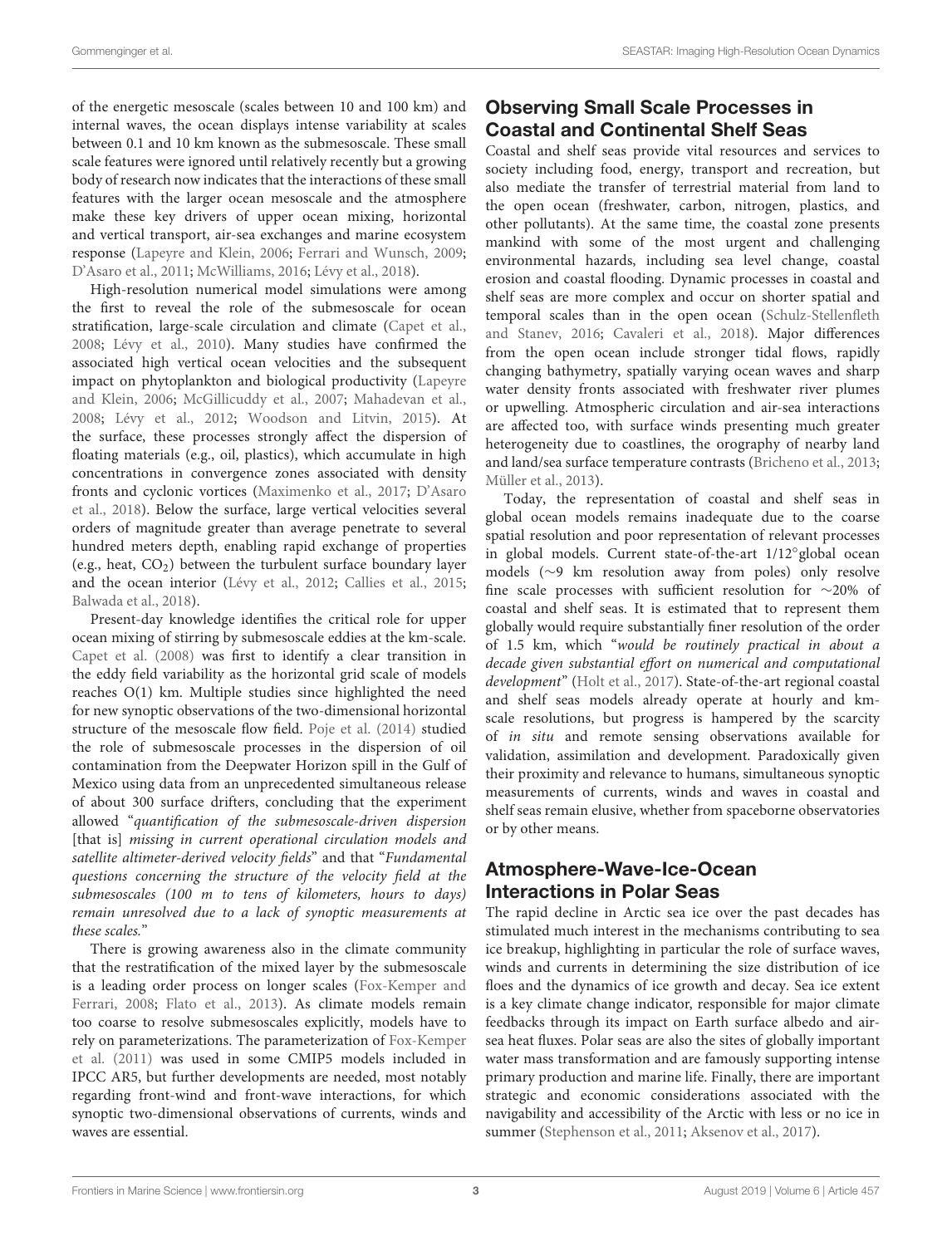Currents associated with eddies at 5–20 km scales play an important role in horizontal and vertical fluxes of heat, mass, momentum and tracers [\(Horvat et al.,](#page-8-15) [2016\)](#page-8-15) but evidence also points to complicated submesoscale structures at scales of 1 km or less [\(Carmack et al.,](#page-7-12) [2015;](#page-7-12) [Manucharyan and Thompson,](#page-8-16) [2017\)](#page-8-16). Upwelling at the sea ice edge generates eddies and ice edge oceanic jets [\(Bulczak et al.,](#page-7-13) [2015;](#page-7-13) [Rynders,](#page-8-17) [2017\)](#page-8-17). These interact with surface waves through complex coupling mechanisms with major effects on the near-surface mixing, heat balance and momentum transfer between the atmosphere, sea ice and the ocean [\(Giles et al.,](#page-7-14) [2012;](#page-7-14) [Thomson et al.,](#page-8-18) [2018\)](#page-8-18). Studies about the future state of the Arctic indicate the need for high-resolution model projections that account not only for changes in sea ice but also changes in ocean circulation, waves and wind (e.g., [Aksenov et al.,](#page-7-11) [2017\)](#page-7-11). At present, no parameterization of these interactions is used in any Earth System Model, even though changes affecting the Marginal Ice Zone (MIZ) tend to bear directly on reanalysis discrepancies and climate challenges, e.g., predicted rates of Arctic sea ice loss [\(Chevallier et al.,](#page-7-15) [2017\)](#page-7-15). Here too, new observations have a crucial role to play to improve understanding and parameterizations of these critical processes in these extremely challenging environments.

### THE SEASTAR MISSION CONCEPT

The clearly articulated needs identified in previous sections for simultaneous two-dimensional high-resolution measurements of current vectors, wind vectors and directional wave spectra cannot be addressed by the present-day ocean observing system. Detailed discussions of the observational gaps for currents, winds and waves are beyond this mini-review but can be found elsewhere in this issue [\(Villas Bôas et al.,](#page-8-0) [2018;](#page-8-0) [Rodriguez et al.,](#page-8-19) [2018;](#page-8-19) [Ardhuin](#page-7-16) [et al.,](#page-7-16) [2019a,](#page-7-16)[b\)](#page-7-17) and in the full SEASTAR mission proposal [\(Gommenginger et al.,](#page-7-18) [2018\)](#page-7-18).

#### Objectives of the Mission

The prime objective of SEASTAR is to address the observational gap for synoptic measurements of ocean surface currents and winds at the critical 1 km scale that are required to understand, model and forecast ocean submesoscale dynamics, air-sea interactions and small-scale processes in coastal, shelf and polar seas. Based on innovative interferometric technology, SEASTAR represents a major step forward from existing ground-based and spaceborne observing systems, offering two-dimensional imaging of total ocean surface current vectors and wind vectors at 1 km resolution with unprecedented accuracy, and coincident directional swell spectra. SEASTAR thus directly addresses the challenging but well-articulated multidisciplinary needs of the ocean, air-sea interactions, forecasting and climate communities for new measurements of:

- total surface currents (including ageostrophic currents)
- total Surface Current Vectors (TSCV; measuring two orthogonal vectorial components simultaneously)
- high-accuracy current data at 1 km resolution
- synoptic two-dimensional current field maps (to provide the wider dynamical context)
- TSCV collocated with high-resolution wind vectors and directional wave spectra.

The associated scientific objectives of SEASTAR are:

- to characterize, for the first time, total ocean surface current vectors and wind vectors at 1 km resolution, globally in open waters, coastal, shelf seas and the MIZ, to describe their nature, magnitude, spatial and seasonal variabilities
- to use current and wind derivative products (vorticity, divergence. . .) to study the relations between horizontal ocean surface circulation, air-sea exchanges and vertical ocean transports
- to use improved observations in the MIZ to better understand the role of surface winds, ocean waves and currents in sea ice dynamics, thermal evolution and break-up
- to exploit synergy with 1 km products from other satellite missions to study the impact of small scale ocean dynamics and air-sea exchanges on vertical transport, heat fluxes and marine biological productivity
- to support the validation of high-resolution models and the development of improved assimilation and parameterizations of submesoscale dynamics and small scale atmosphere-wave-ocean interactions for inclusion in multi-disciplinary Earth System climate models.

#### Technical Concept

SEASTAR consists of a single active microwave instrument on a single satellite flying in sun-synchronous Low-Earth orbit. The payload is a squinted Synthetic Aperture Radar along-track interferometer (SAR ATI) with two pairs of beams pointing fore and aft of the satellite at  $\pm 45^{\circ}$  in azimuth, plus a standard SAR beam pointing broadside (**[Figure 1](#page-6-0)**). The basic measuring principle of SEASTAR relies on Along-Track Interferometry (ATI), whereby the line-of-sight motion of the ocean surface is measured from the Doppler shift between two SAR images acquired within a few milliseconds of each other in a single satellite overpass. The use of beams squinting fore and aft of the satellite is a highly innovative solution that makes it possible to retrieve both components of the ocean surface motion vector in a single pass. SEASTAR is the first mission to propose squinted ATI from space.

The SEASTAR instrument operates at Ku-band and produces a single-sided 170 km swath covered in 3 sub-swaths in ScanSAR mode. The inherent spatial resolution of SAR and InSAR images is 30  $\times$  150 m (range  $\times$  azimuth), which are processed to Level 2 ocean surface current vectors and wind vectors at 1 km resolution over the full swath. The accuracy requirements for current vectors at 1 km resolution are 0.1 m/s and 20°, and are achievable using the Level 2 products and instrument specifications. The two squinted beams operate in VV polarization whereas the broadside beam provides dual-polarization capability and additional azimuth diversity to retrieve unambiguous current and wind vectors at Level 2.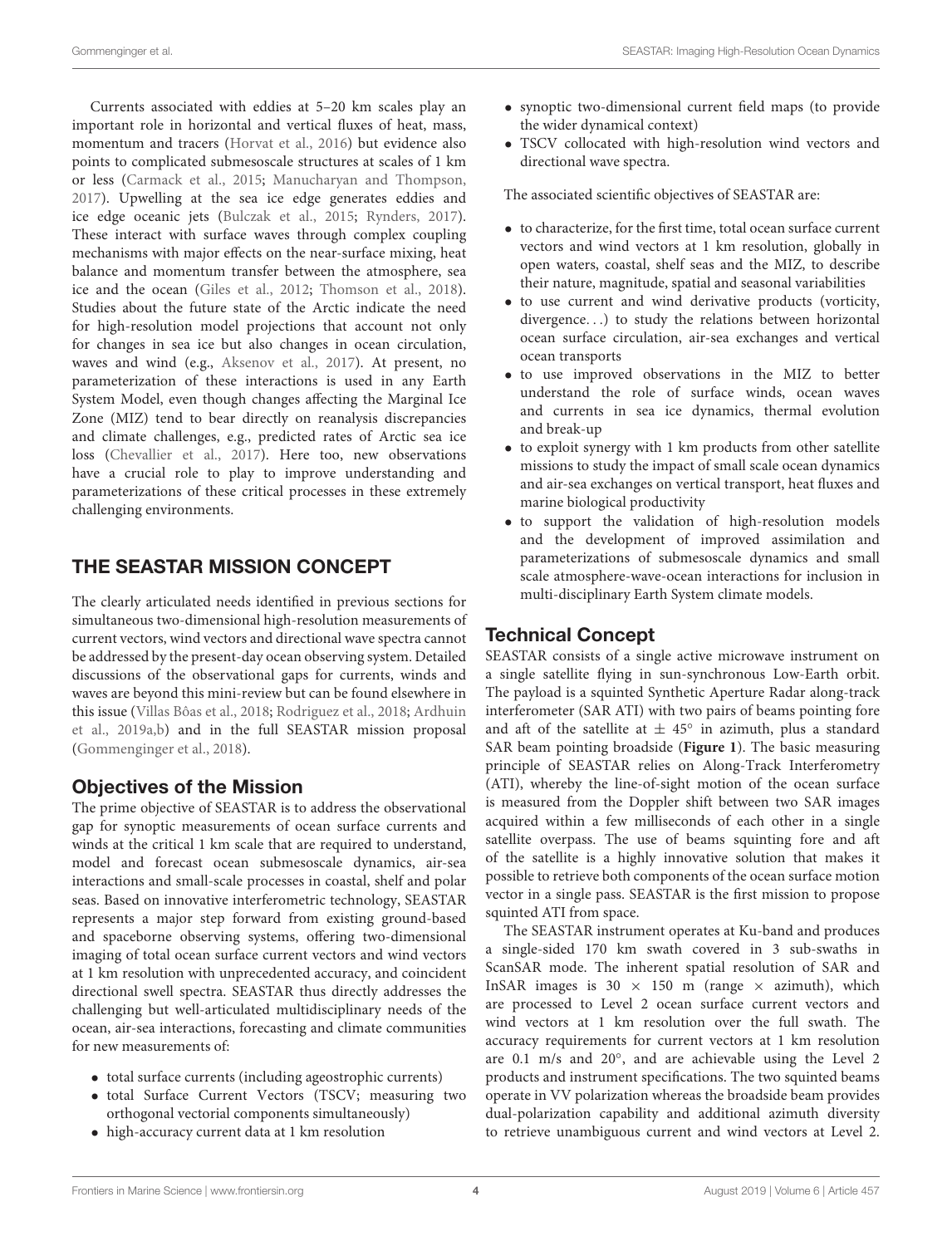The satellite flies in a sun-synchronous orbit (SSO) around 550 km altitude, which gives the option of alternating shortrevisit (1–2 day repeat) and medium-revisit (7–30 days) orbital phases. SEASTAR does not depend on data from other satellites but important scientific benefits can be expected from synergy with Sentinel-3 (particularly the high-resolution Sea Surface Temperature and Ocean Color images and high-resolution SAR altimetry), Sentinel-1 (Radial Velocity and Backscatter Coefficient data), Sentinel-2 (ultra-high resolution images in nearshore regions) and Jason-CS/Sentinel-6 (high-resolution SAR altimetry). A high level of scientific complementarity exists also with the Chinese-French Oceanography Satellite (CFOSat) and the Surface Water and Ocean Topography (SWOT) mission, as well as with the proposed SKIM and WACM mission concepts [\(Rodriguez et al.,](#page-8-19) [2018;](#page-8-19) [Ardhuin et al.,](#page-7-17) [2019b\)](#page-7-17).

#### Retrieval Performance Assessment

The SEASTAR inversion algorithm seeks to retrieve wind and current vectors from the SEASTAR data alone without reliance on ancillary information from models. [Martin et al.](#page-8-20) [\(2018\)](#page-8-20) propose a Bayesian approach derived from scatterometry to perform inversion and evaluation retrieval performance for currents and winds. The method accounts for the wind relative to the surface current and the effects of the Wind-wave Artifact Surface Velocity (WASV), a bias in all microwave Doppler data linked to the motion of ocean waves on the sea surface [\(Martin](#page-8-21) [et al.,](#page-8-21) [2016\)](#page-8-21). **[Figure 2](#page-6-1)** shows the root-mean-square error (RMSE) of the retrieved current and wind estimated by Monte-Carlo simulations for the proposed instrument specifications, revealing excellent retrieval performance for both currents (better than 0.1 m/s and  $10^{\circ}$ ) and winds (better than 0.5 m/s and  $10^{\circ}$ ). Performance degrades slightly when wind direction is aligned with either squinted look directions but errors for currents typically remain below 0.1 m/s across the 170 km swath. Overall, SEASTAR proposes to deliver observations of complementary ocean dynamic properties that have never before been measured simultaneously from space at this level of resolution and accuracy, and which far outstrip the capabilities of existing and proposed satellite ocean surface current missions.

#### Airborne Demonstration and Validation Against HF Radar Data

The measuring principle of SEASTAR was successfully demonstrated experimentally and scientifically with data from the Wavemill airborne demonstrator proof-of-concept campaign over the Irish Sea [\(Martin et al.,](#page-8-21) [2016\)](#page-8-21). Level-0 data were successfully processed to produce Level-1 interferograms and Level 2 ocean surface current vectors maps corrected for aircraft attitude fluctuations and wind-wave induced biases. Surface current vectors were retrieved at 100 m resolution and subsequently averaged for validation against coastal HF radar data [\(Martin and Gommenginger,](#page-8-22) [2017\)](#page-8-22). At 1.5 km resolution, current RMS errors against HF radar were typically below 0.1 m/s and 10°. The airborne system also detected sharp current jets over known deep bathymetry channels, giving confidence that the observing principle remains valid in



<span id="page-6-0"></span>



complex coastal environments. A new airborne instrument called OSCAR is currently under development for ESA to demonstrate the three-look SEASTAR configuration with airborne trials planned in July 2019.

### CONCLUSION AND RECOMMENDATIONS

<span id="page-6-1"></span>current speed of 0.6 m/s.

High-resolution ocean color and sea surface temperature images reveal an abundance of fronts, swirls, vortices and filaments at scales below 10 km but measurements of ocean surface dynamics at these scales are rare.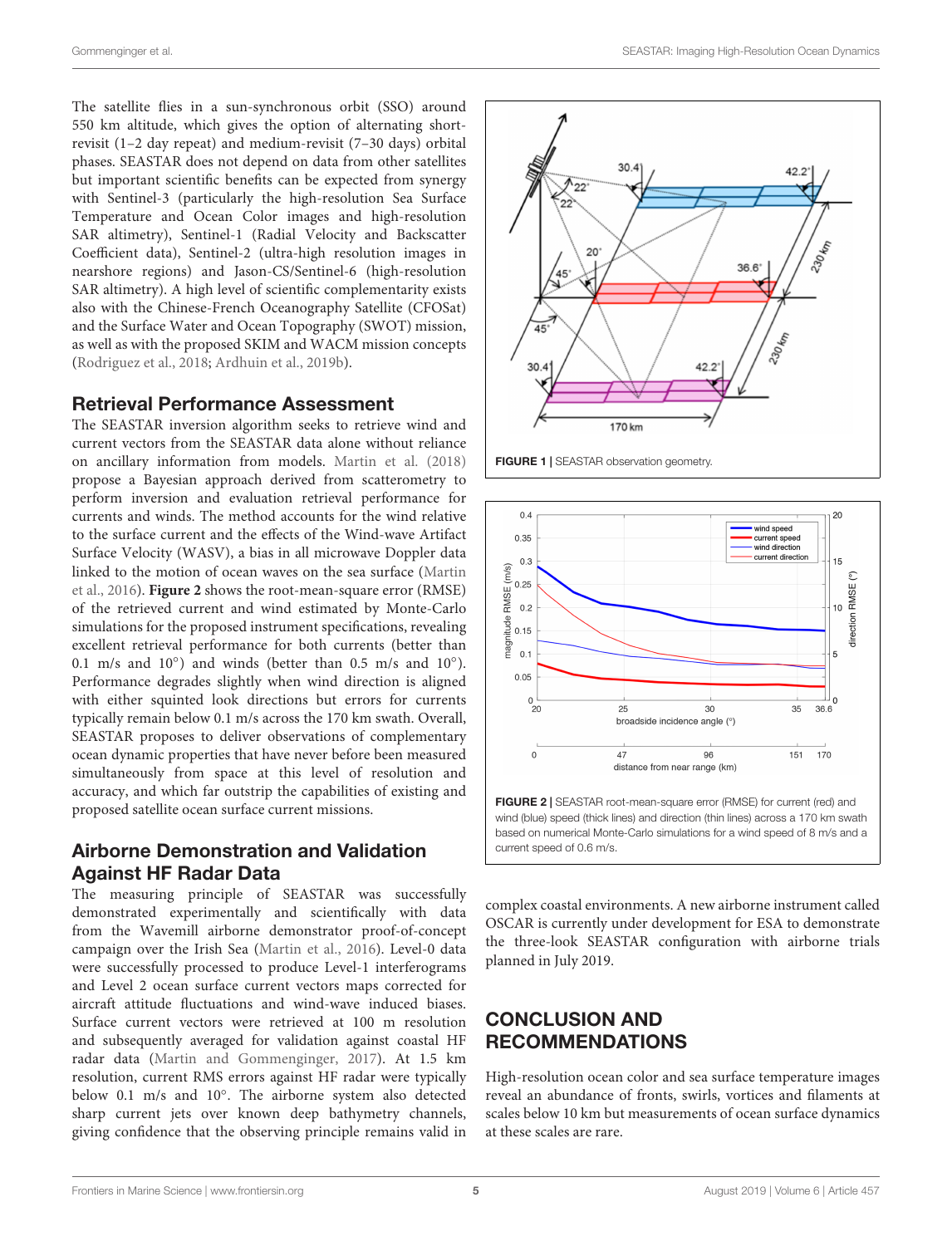Large numbers of numerical and experimental studies highlight the global role played by small ocean features in air-sea interactions, upper-ocean mixing, ocean vertical transports and marine ecosystem response.

Small-scale processes also visibly dominate ocean dynamics in coastal, shelf seas and polar seas, where they mediate important exchanges between land, the ocean, the atmosphere and the cryosphere (e.g., freshwater, nutrients, pollutants).

Advanced numerical models and in situ observations highlight the need for synoptic two-dimensional imaging of ocean surface properties at 1 km resolution where fundamental changes in dynamics are known to occur.

Present-day observing systems do not deliver the synoptic high-resolution measurements of current and wind vectors and directional wave spectra needed to observe small scale processes and improve their representation through parameterizations in multi-disciplinary Earth System models used for forecasting and climate projections.

SEASTAR is a new satellite mission concept to address the observational gap for synoptic measurements of ocean surface currents and winds at the critical 1 km scale that are required to understand, model, validate and forecast ocean submesoscale dynamics, air-sea interactions and small-scale processes in coastal, shelf and polar seas.

Based on innovative interferometric technology, SEASTAR represents a major step forward from existing ground-based

#### **REFERENCES**

- <span id="page-7-11"></span>Aksenov, Y., Popova, E. E., Yool, A., Nurser, A. G., Williams, T. D., Bertino, L., et al. (2017). On the future navigability of arctic sea routes: high-resolution projections of the arctic ocean and sea ice. Mar. Policy 75, 300–317. [doi:](https://doi.org/10.1016/j.marpol.2015.12.027) [10.1016/j.marpol.2015.12.027](https://doi.org/10.1016/j.marpol.2015.12.027)
- <span id="page-7-16"></span>Ardhuin, F., Stopa, J. E., Chapron, B., Collard, F., Husson, R., Jensen, R. E., et al. (2019a). Observing sea states. Front. Mar. Sci. 6. [doi: 10.3389/fmars.2019.00124](https://doi.org/10.3389/fmars.2019.00124)
- <span id="page-7-17"></span>Ardhuin, F., Brandt, P., Gaultier, L., Donlon, C., Battaglia, A., Boy, F., et al. (2019b). SKIM, a candidate satellite mission exploring global ocean currents and waves. Front. Mar. Sci. 6. [doi: 10.3389/fmars.2019.00209](https://doi.org/10.3389/fmars.2019.00209)
- <span id="page-7-5"></span>Balwada, D., Smith, K. S., and Abernathey, R. (2018). Submesoscale vertical velocities enhance tracer subduction in an idealized antarctic circumpolar current. Geophys. Res. Lett. 45, 9790–9802. [doi: 10.1029/2018gl079244](https://doi.org/10.1029/2018gl079244)
- <span id="page-7-10"></span>Bricheno, L. M., Soret, A., Wolf, J., Jorba, O., and Baldasano, J. M. (2013). Effect of high-resolution meteorological forcing on nearshore wave and current model performance. J. Atmos. Ocean. Technol. 30, 1021–1037. [doi: 10.1175/jtech-d-](https://doi.org/10.1175/jtech-d-12-00087.1)[12-00087.1](https://doi.org/10.1175/jtech-d-12-00087.1)
- <span id="page-7-13"></span>Bulczak, A. I., Bacon, S., Garabato, A. C. N., Ridout, A., Sonnewald, M. J., and Laxon, S. W. (2015). Seasonal variability of sea surface height in the coastal waters and deep basins of the nordic seas. Geophys. Res. Lett. 42, 113–120. [doi: 10.1002/2014gl061796](https://doi.org/10.1002/2014gl061796)
- <span id="page-7-4"></span>Callies, J., Ferrari, R., Klymak, J. M., and Gula, J. (2015). Seasonality in submesoscale turbulence. Nat. Commun. 6:6862. [doi: 10.1038/ncomms7862](https://doi.org/10.1038/ncomms7862)
- <span id="page-7-2"></span>Capet, X., McWilliams, J. C., Molemaker, M. J., and Shchepetkin, A. (2008). Mesoscale to submesoscale transition in the california current system. part i: flow structure, eddy flux, and observational tests. J. Phys. Oceanogr. 38, 29–43. [doi: 10.1175/2007jpo3671.1](https://doi.org/10.1175/2007jpo3671.1)
- <span id="page-7-12"></span>Carmack, E., Polyakov, I., Padman, L., Fer, I., Hunke, E., Hutchings, J., et al. (2015). Toward quantifying the increasing role of oceanic heat in sea ice loss in the new Arctic. Bull. Am. Meteorol. Soc. 96, 2079–2105. [doi: 10.1175/bams-d-13-](https://doi.org/10.1175/bams-d-13-00177.1) [00177.1](https://doi.org/10.1175/bams-d-13-00177.1)
- <span id="page-7-9"></span>Cavaleri, L., Abdalla, S., Benetazzo, A., Bertotti, L., Bidlot, J. R., Breivik, Ø, et al. (2018). Wave modelling in coastal and inner seas. Prog. Oceanogr. 167, 164–233.

and spaceborne observing systems, offering new capability and unprecedented accuracy, and addressing the challenging but well-articulated multidisciplinary needs of the ocean, airsea interactions, coastal processes, cryosphere, forecasting and climate communities.

SEASTAR is an innovative, mature and demonstrated mission concept looking for opportunities to proceed toward spaceborne implementation within Europe and beyond.

#### AUTHOR CONTRIBUTIONS

CG drafted and revised the manuscript. All authors reviewed the manuscript and approved the submitted version of the manuscript.

#### FUNDING

CG and AM received funding from the United Kingdom Centre for Earth Observation Instrumentation SEASTAR+ project (Contract No. RP10G0435A02). PVL was supported by the European Research Council (ERC) CUNDA project 694509 under the European Union Horizon 2020 Research and Innovation Program.

- <span id="page-7-15"></span>Chevallier, M., Smith, G. C., Dupont, F., Lemieux, J. F., Forget, G., Fujii, Y., et al. (2017). Intercomparison of the arctic sea ice cover in global ocean–sea ice reanalyses from the ora-ip project. Clim. Dyn. 49, 1107–1136. [doi: 10.1007/](https://doi.org/10.1007/s00382-016-2985-y) [s00382-016-2985-y](https://doi.org/10.1007/s00382-016-2985-y)
- <span id="page-7-1"></span>D'Asaro, E., Lee, C., Rainville, L., Harcourt, R., and Thomas, L. (2011). Enhanced turbulence and energy dissipation at ocean fronts. Science 332, 318–322. [doi:](https://doi.org/10.1126/science.1201515) [10.1126/science.1201515](https://doi.org/10.1126/science.1201515)
- <span id="page-7-3"></span>D'Asaro, E. A., Shcherbina, A. Y., Klymak, J. M., Molemaker, J., Novelli, G., Guigand, C. M., et al. (2018). Ocean convergence and the dispersion of flotsam. Proc. Natl. Acad. Sci. U.S.A. 115, 1162–1167. [doi: 10.1073/pnas.1718453115](https://doi.org/10.1073/pnas.1718453115)
- <span id="page-7-0"></span>Ferrari, R., and Wunsch, C. (2009). Ocean circulation kinetic energy: reservoirs, sources, and sinks. Annu. Rev. Fluid Mech. 41, 253–282. [doi: 10.1146/annurev.](https://doi.org/10.1146/annurev.fluid.40.111406.102139) [fluid.40.111406.102139](https://doi.org/10.1146/annurev.fluid.40.111406.102139)
- <span id="page-7-7"></span>Flato, G., Marotzke, J., Abiodun, B., Braconnot, P., Chou, S. C., Collins, W. J., et al. (2013). "Climate change 2013: the physical science basis. contribution of working group i to the fifth assessment report of the intergovernmental panel on climate change," in Evaluation of Climate Models, eds T. F. Stocker, D. Qin, G.- K. Plattner, M. Tignor, S. K. Allen, J. Boschung, et al. (Cambridge: Cambridge University Press).
- <span id="page-7-8"></span>Fox-Kemper, B., Danabasoglu, G., Ferrari, R., Griffies, S., Hallberg, R., Holland, M., et al. (2011). Parameterization of mixed layer eddies. III: implementation and impact in global ocean climate simulations. Ocean Model. 39, 61–78. [doi:](https://doi.org/10.1016/j.ocemod.2010.09.002) [10.1016/j.ocemod.2010.09.002](https://doi.org/10.1016/j.ocemod.2010.09.002)
- <span id="page-7-6"></span>Fox-Kemper, B., and Ferrari, R. (2008). Parameterization of mixed layer eddies. Part II: prognosis and impact. J. Phys. Oceanogr. 38, 1166–1179. [doi: 10.1175/](https://doi.org/10.1175/2007jpo3788.1) [2007jpo3788.1](https://doi.org/10.1175/2007jpo3788.1)
- <span id="page-7-14"></span>Giles, K. A., Laxon, S. W., Ridout, A. L., Wingham, D. J., and Bacon, S. (2012). Western arctic ocean freshwater storage increased by wind-driven spin-up of the beaufort gyre. Nat. Geosci. 5, 194–197. [doi: 10.1038/ngeo](https://doi.org/10.1038/ngeo1379) [1379](https://doi.org/10.1038/ngeo1379)
- <span id="page-7-18"></span>Gommenginger, C. P., Chapron, B., Marquez, J., Fox-Kemper, B., Eriksson, L., Lopez-Dekker, P., et al. (2018). "SEASTAR: a mission to study ocean submesoscale dynamics and small-scale atmosphere-ocean processes in coastal, shelf and polar seas," in Proceedings of the EUSAR 2018 - 12th European Conference on Synthetic Aperture Radar, (Piscataway, NJ).